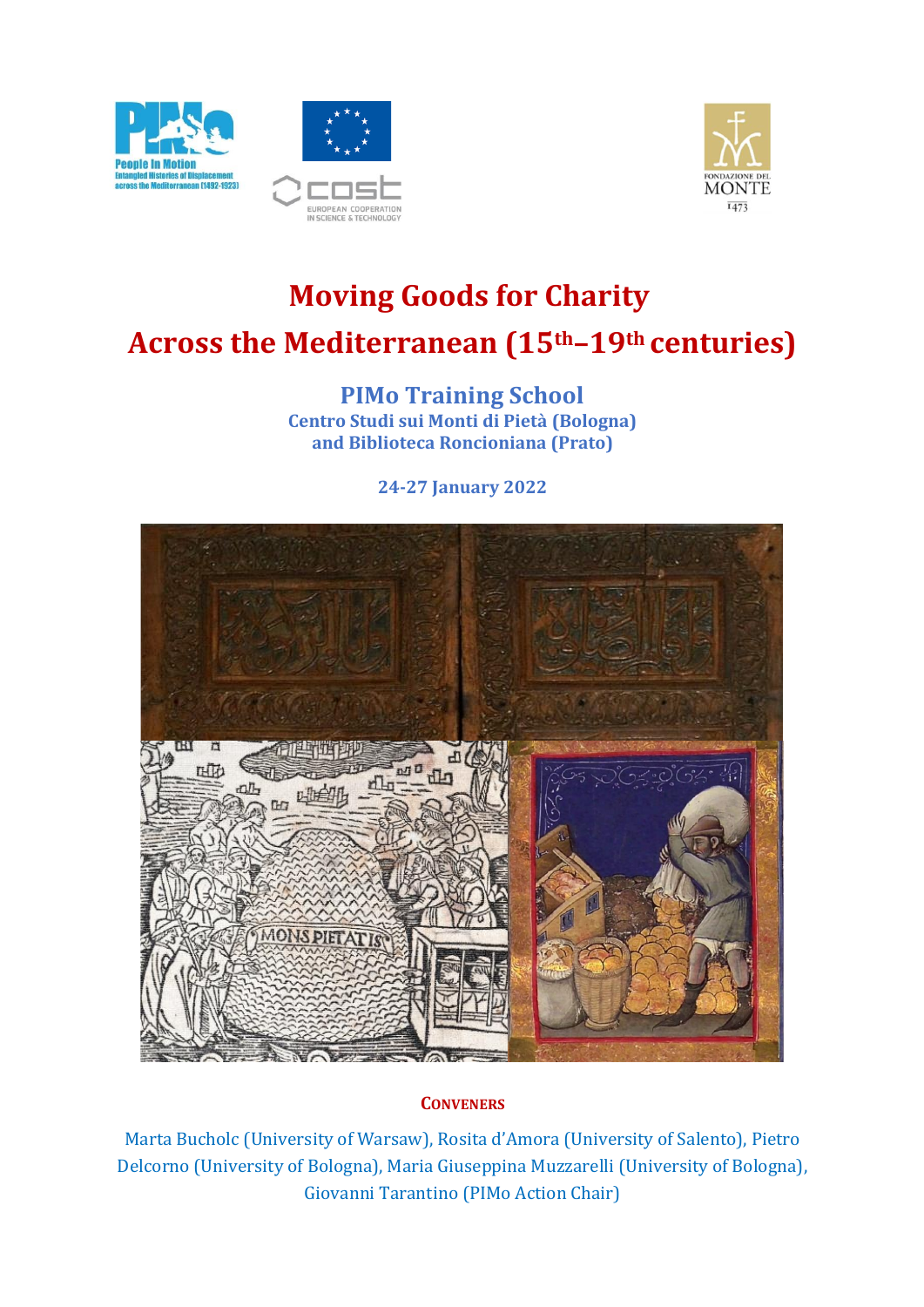## **OPEN CALL**

#### **The Cost Action "People in Motion" and its goals**

**The Cost Action CA18140 'People in Motion: Entangled Histories of Displacement across the Mediterranean' (PIMo) explores common forms of displacement and dispossession across the Mediterranean from the fifteenth century to the present.** Charting similarities – and significant differences – in the experience and representation of human movement, our research seeks to understand the emotional drives and significance of dislocation for individuals and communities. With a focus on people – and the ideas, objects, and documents that accompanied them – our goals include evaluating the ways and degree to which these historical events and experiences continue to shape contemporary representation of migration and displacement in the modern world, and to build a functional and highly-creative interdisciplinary network of collaborators from around the World. More information about the PIMo Action is available online here: [http://www.peopleinmotion-costaction.org/.](about:blank)

#### **Goals of the Training School**

Within the interconnected space of the Mediterranean ("probably the most vigorous place of interaction between different societies on the face of this planet", according to David Abulafia), different communities dealt with the weak, the poor, and those in (even momentary) need by developing distinct and yet comparable responses. **The PIMo Training School aims to explore which kinds of institutions and practices – in the name of the inner solidarity of a local community or of the broader call to help everyone – were put in place and how they were supported, both economically and conceptually**. More concretely, how to move and use goods or objects (and which ones) for charity? How to persuade people that organized solidarity was a highly rewarding investment? Which role did different religious traditions (Jewish, Christian, Islamic) play in these dynamics? To what extent is a comparative approach not only possible but also necessary in order to rethink and reframe the whole process?

The PIMo Training School will investigate the multiple links between economy and charity in the Mediterranean area, from the fifteenth to the early nineteenth century, by investigating the material and immaterial goods that formed the basis for institutions such as: those supported by the legal framework of the *waqf* in the Islamic and Ottoman societies; Christian hospitals, charitable confraternities, and the Monti di Pietà; and forms of Jewish solidarity, like the collective efforts to redeem Jewish captives. How far can we speak of community economies for this period or even of a sort of welfare system?

**The School's main objective is to offer an opportunity for research development, training, and exchange of ideas for PhD students and postdoctoral researchers working in the fields of Mediterranean Studies, Economic History, Religious Studies, Late Medieval and Early Modern History, and Material Culture.** The entangled intellectual, cultural, and material histories of the Mediterranean will be unfolded by following the people, objects, and institutions that were involved in the enterprise of charity or mutual help. This school also aims to provide participants with a critical introduction to some of the most influential interpretative frameworks on these topics and to foster a discussion among trainees about their own research projects.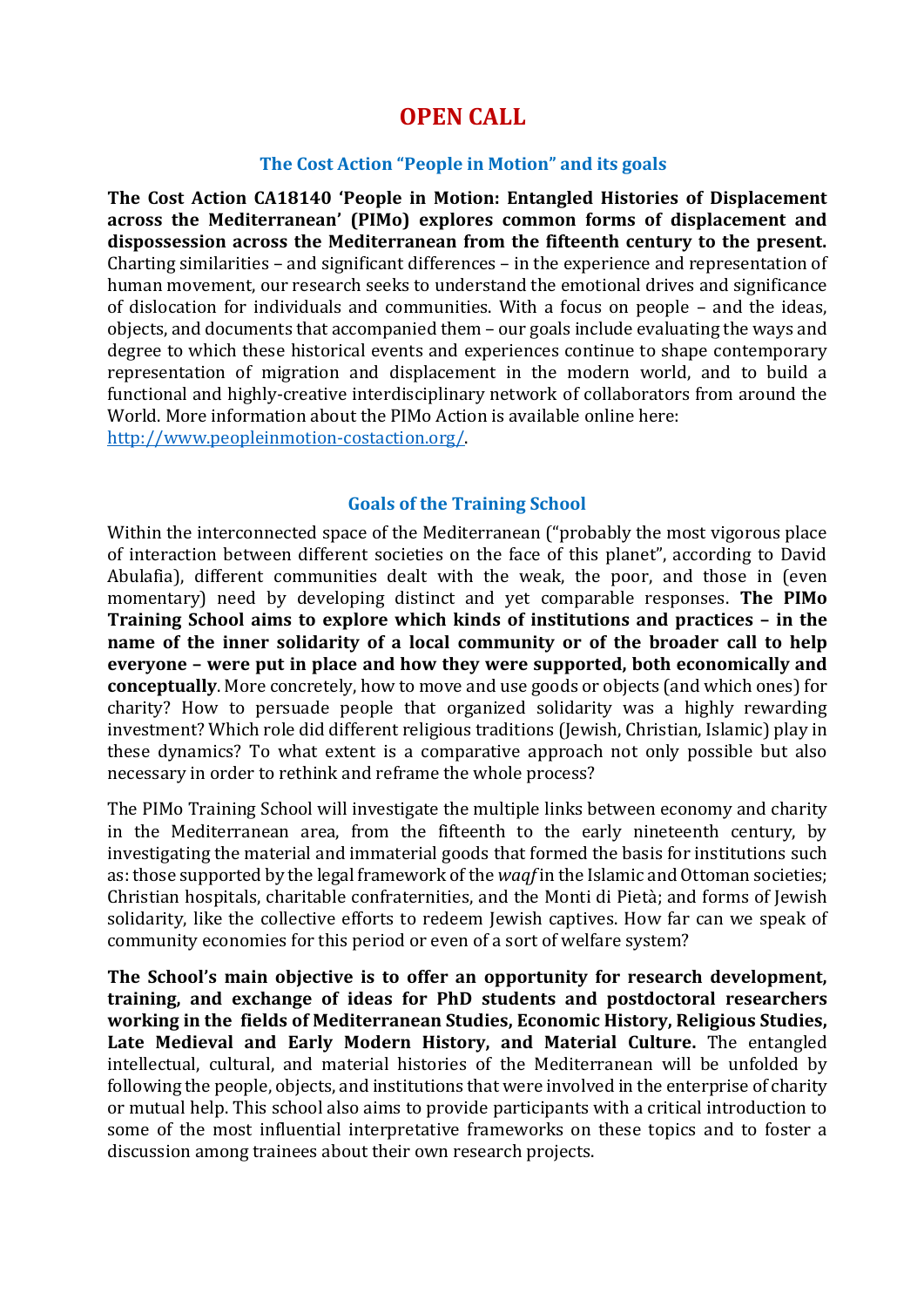**School sessions will consist of a series of lectures and seminars delivered by an international and interdisciplinary group of historians,** namely: Tülay Artan, Mauro Carboni, Randi Deguilhem, Nelly Hanna, Tamar Herzig, Maria Giuseppina Muzzarelli, Gaetano Sabatini, Tanja Skambraks, Nicholas Terpstra.

### **The medium of communication at the School will be English.**

#### **Prior to the school,** participants will be asked:

- to submit a 5 minutes video presentation of their research;
- to read a few introductory articles.

**After the school,** trainees will be expected to submit – either in the form of a brief video or a brief paper (max 1000 words) – a reflection about how the discussions at the training school connect with their own research, ideally by taking the cue from a concrete object. These contributions will be made openly accessible on the PIMo website.

## **Highlights of the program**

The School will be held in Bologna (24-26 January) and Prato (27 January). This will allow participants to visit places like the Confraternita di Santa Maria della Vita, with its unique iconographic program, and the Archivio Storico del Monte di Pietà di Bologna (where we will be introduced directly to its documents), while the last day in Prato will offer the opportunity to visit the exhibition *Paper in Motion: Information and the Economy of Knowledge in the Early Modern Mediterranean*, which will open on the same day, with a guided tour by Prof. José María Pérez Fernández (University of Granada and PIMo WG3 Leader).

## **Conditions of application**

The applicants must be engaged in an official research programme as a PhD Student or an Early Career Researcher (ECR, less than 8 years between the date of the PhD/doctorate and the date of application) employed by, or affiliated to, an institution, organisation or legal entity which has within its remit a clear association with performing research. Eligible applicants must be based in PIMo Full Members / PIMo Cooperating Member or come from Approved COST Near-Neighbour Country (NNC) Institutions (the list of the NNCs is available here:

https:/[/www.cost.eu/actions/CA18140/#tabs|](about:blank#tabs)Name:parties).

**The deadline for applications is 20 November 2021** All application documents should be submitted directly to the attentionof Professor Marta Bucholc on: [bucholcm@is.uw.edu.pl](about:blank) (and in cc to Pietro Delcorno on: [pietro.delcorno3@unibo.it](mailto:pietro.delcorno3@unibo.it))

## **Application documents**

An application should include:

- **Example 1** a motivation letter indicating reasons to apply including the connection between the candidate's research interests and PIMo profile (max 1000 words);
- CV including a list of published and accepted publications and a description of research experience (up to two pages);
- **E** description of the PhD research project or the ECI research project (max 500 words);